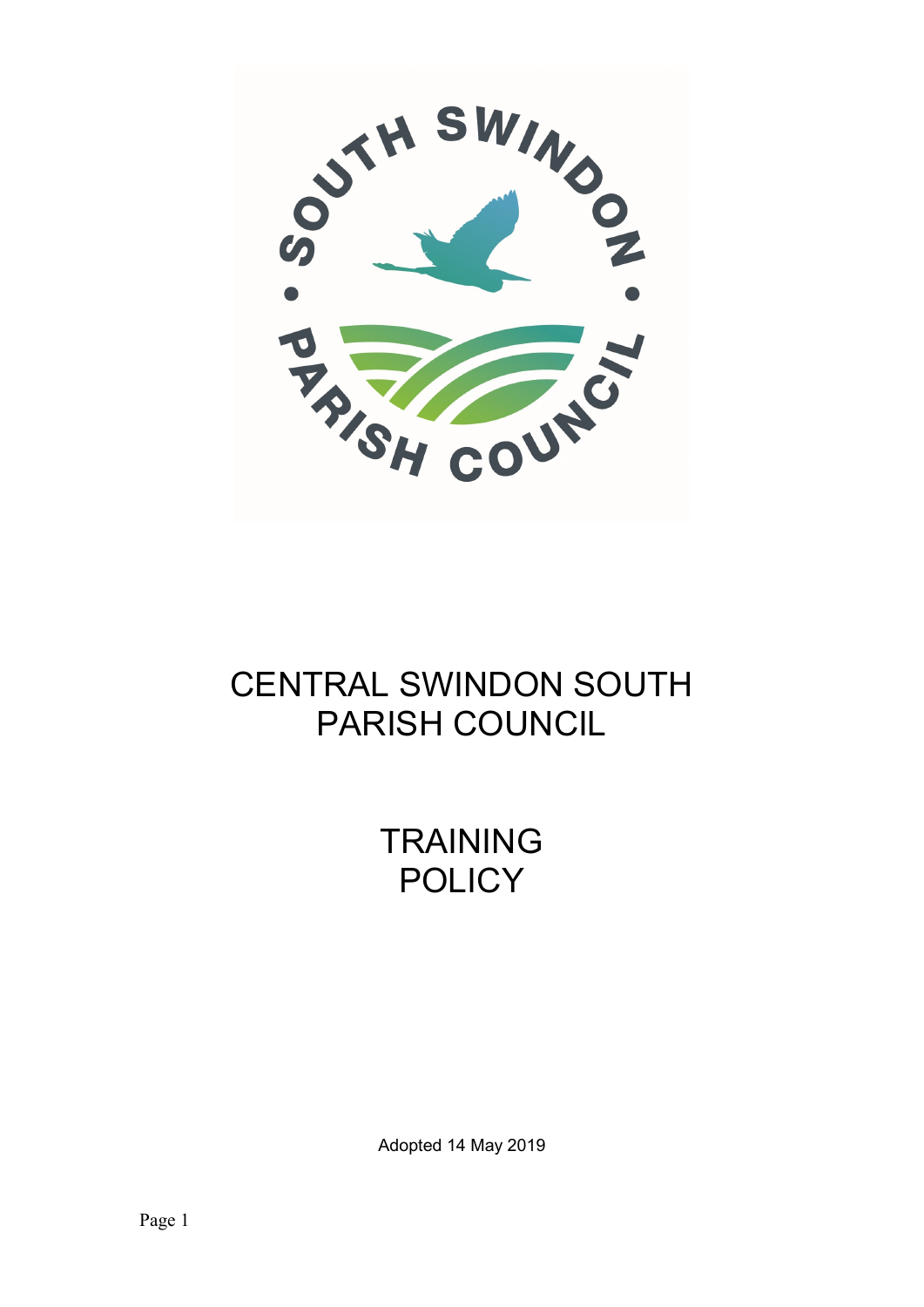### STATEMENT OF INTENT

Central Swindon South Parish Council is committed to ensuring its staff and Councillors are trained to the highest standard and kept up to date with all new legislation. To support this, funding is allocated to a training budget each year to enable staff and Councillors to attend training and conferences relevant to their office.

Central Swindon South Parish Council will employ staff in the future. The training needs will therefore cover many different areas and impose additional training responsibilities on the council in terms of managing the health, safety and welfare of its staff.

#### IDENTIFYING TRAINING NEEDS

The Clerk shall be responsible for assessing the training needs of staff and monitoring the budget. Staff training will be identified by the Clerk through the annual appraisal process in February each year and during the course of the year. A record will be kept of staff training and submitted to the Finance & Staffing Committee annually.

Training requirements for Councillors will usually be identified by the Chair or the Clerk. Opportunities to attend courses will be investigated by the Clerk and brought to the attention of Parish Council.

The Council will pay the annual subscription to the Society of Local Council Clerks (SLCC) and Wiltshire Association of Local Councils (WALC) to enable staff and Councillors to take advantage of their training courses and conferences.

#### STAFF TRAINING

The Clerk will be expected to attend all relevant training courses whenever possible and other members of staff will be expected to attend training days which are relevant to their office.

Staff will be paid incident expenses incurred when attending training courses including parking charges, mileage payments and food at lunchtime, if appropriate.

Key members of staff will be designated as First Aider and they will receive the required specialist training every 3 years.

#### COUNCILLOR TRAINING

New Councillors will be expected to attend a New Councillor training courses and other induction meetings arranged by the Clerk or the Chair.

Councillors will be expected to attend training courses arranged during the course of their term of office including the Ethical Framework training course provided by Swindon Borough Council.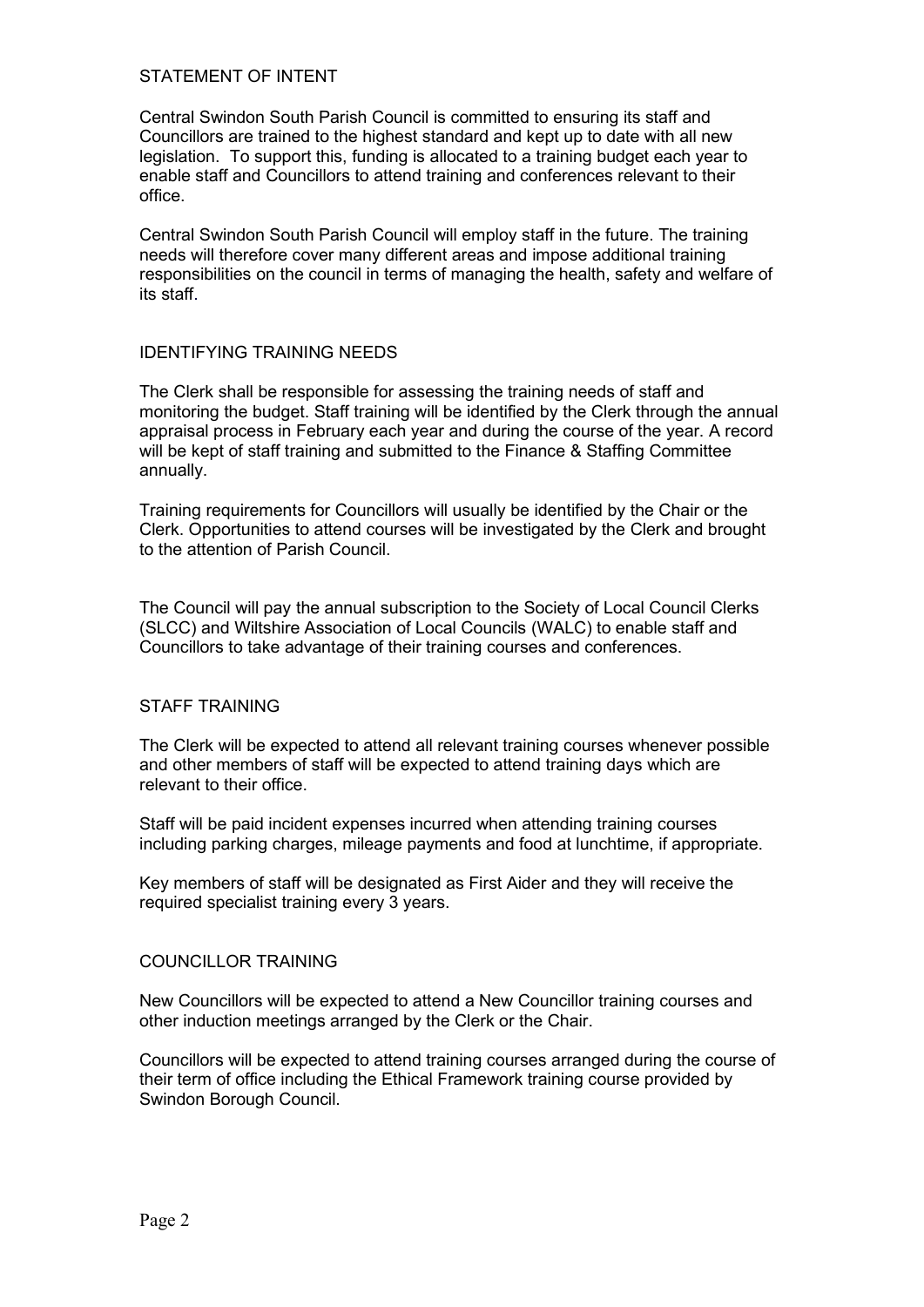It is recognised that it may be difficult for some Councillors to attend training during the daytime because of their work commitments. In-house training during an evening will be considered wherever possible, to enable all Councillors to attend.

Councillors will be encouraged to attend training provided by its partner authorities including WALC and SLCC and attend relevant conferences and meetings whenever possible.

#### MONITORING

All Councillors will provide feedback on courses and conferences attend to gauge its cost, relevance, content and effectiveness. All training presentation papers will be retained and used for in-house training and information sharing.

#### STAFF INDUCTION TRAINING

All new staff will have an induction meeting with the Clerk to provide them with sufficient information to enable them to undertake their duties and to provide essential health and safety information.

An Induction Checklist is set out below which ensures that all relevant information is imparted to new staff. The Induction Checklist will form the basis of the Parish Council's induction training which should be completed within the first week of any employment.